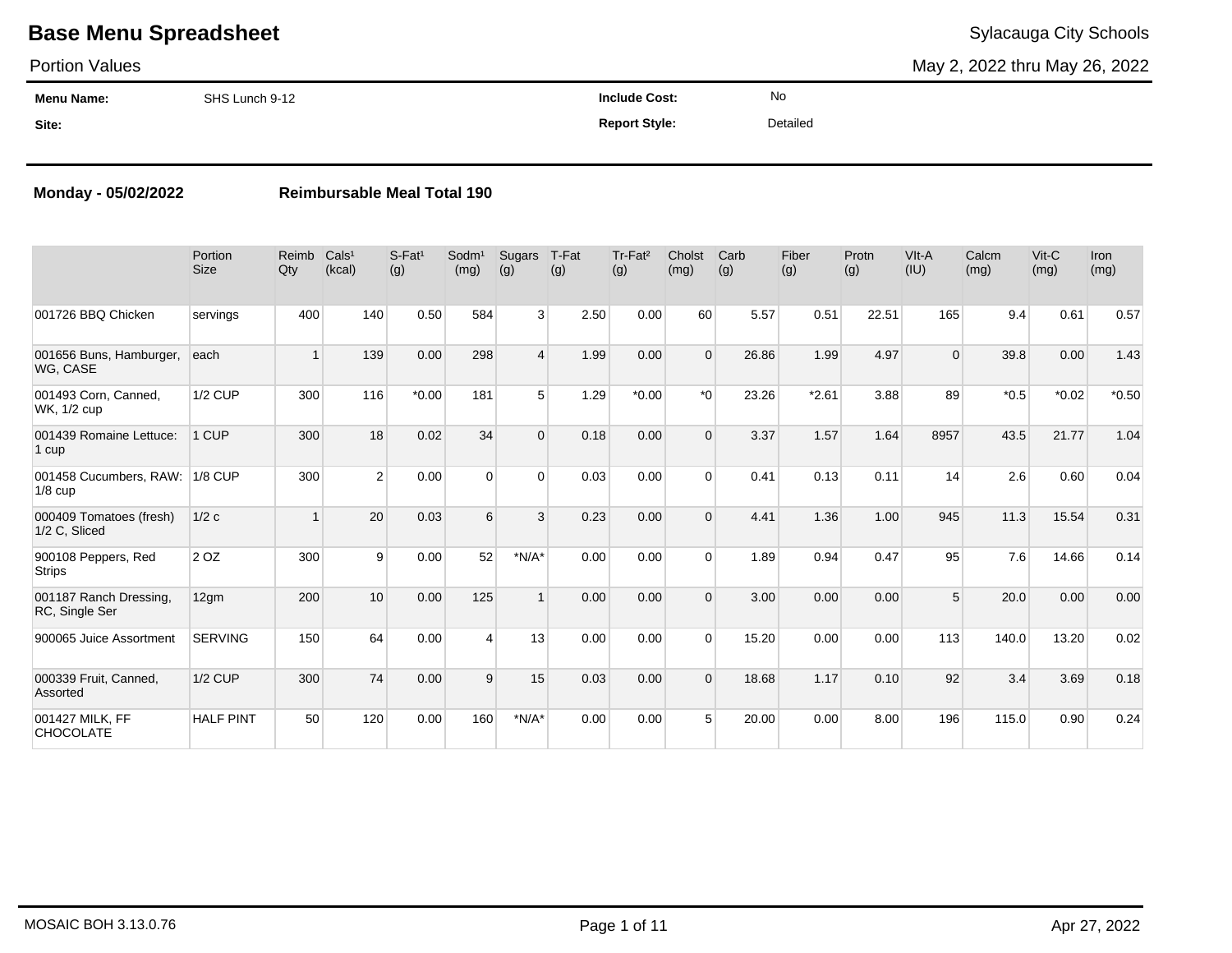Portion Values

May 2, 2022 thru May 26, 2022

|                                  | Portion<br><b>Size</b> | Reimb<br>Qty | Cals <sup>1</sup><br>(kcal) | $S-Fat1$<br>(g) | Sodm <sup>1</sup><br>(mg) | Sugars<br>(g) | T-Fat<br>(g) | Tr-Fat <sup>2</sup><br>(g) | Cholst<br>(mg) | Carb<br>(g) | Fiber<br>(g) | Protn<br>(g) | VIt-A<br>(IU) | Calcm<br>(mg) | $V$ it-C<br>(mg) | Iron<br>(mg) |
|----------------------------------|------------------------|--------------|-----------------------------|-----------------|---------------------------|---------------|--------------|----------------------------|----------------|-------------|--------------|--------------|---------------|---------------|------------------|--------------|
| 001426 MILK, 1% FAT              | <b>HALF PINT</b>       | 50           | 95                          | 0.00            | 100                       | $*N/A*$       | 0.00         | 0.00                       | 11             | 11.32       | 0.00         | 7.64         | 445           | 283.5         | 0.00             | 0.07         |
| <b>Weighted Daily Average</b>    |                        |              | 761                         | $*1.10$         | 1870                      | $*50$         | 7.69         | $*0.00$                    | $*131$         | 110.47      | $*11.23$     | 61.33        | 15215         | $*347.5$      | *76.37           | $*4.30$      |
| % of Calories                    |                        |              |                             | $*1.30\%$       |                           | $*26.3%$      | 9.1%         | $*0.0\%$                   |                | 58.1%       |              | 32.2%        |               |               |                  |              |
| <b>Weekly Nutrient Guideline</b> |                        |              | 750 - 850                   | $<$ 10          | 1420                      |               | $\leq=0$     |                            |                |             |              |              |               |               |                  |              |

**Tuesday - 05/03/2022 Reimbursable Meal Total 310**

|                                                         | Portion<br><b>Size</b> | Reimb<br>Qty | Cals <sup>1</sup><br>(kcal) | $S-Fat1$<br>(g) | Sodm <sup>1</sup><br>(mg) | Sugars<br>(g)  | T-Fat<br>(g) | Tr-Fat <sup>2</sup><br>(g) | Cholst<br>(mg) | Carb<br>(g) | Fiber<br>(g) | Protn<br>(g) | VIt-A<br>(IU) | Calcm<br>(mg) | $Vit-C$<br>(mg) | <b>Iron</b><br>(mg) |
|---------------------------------------------------------|------------------------|--------------|-----------------------------|-----------------|---------------------------|----------------|--------------|----------------------------|----------------|-------------|--------------|--------------|---------------|---------------|-----------------|---------------------|
| 001656 Buns, Hamburger,<br>WG, CASE                     | each                   | 300          | 139                         | 0.00            | 298                       | $\vert$        | 1.99         | 0.00                       | $\Omega$       | 26.86       | 1.99         | 4.97         | $\Omega$      | 39.8          | 0.00            | 1.43                |
| 900236 Corn Nuggets,<br><b>FZN</b>                      | $1/2$ cup              | 300          | 117                         | 0.61            | 258                       |                | 3.69         | 0.00                       | $\Omega$       | 19.05       | 1.23         | 1.84         | $\Omega$      | 12.3          | 0.00            | 0.44                |
| 001217 Black Bean & Corn 1/2 CUP<br>Salad, 1/2 C        |                        | 300          | 184                         | 1.33            | 468                       | $*_{6}$        | 3.85         | $*0.00$                    | $*8$           | 29.32       | $*4.92$      | 8.29         | 307           | 148.7         | 3.67            | 2.17                |
| 000339 Fruit, Canned,<br>Assorted                       | $1/2$ CUP              | 300          | 74                          | 0.00            | 9                         | 15             | 0.03         | 0.00                       | $\Omega$       | 18.68       | 1.17         | 0.10         | 92            | 3.4           | 3.69            | 0.18                |
| 900065 Juice Assortment                                 | <b>SERVING</b>         | 250          | 64                          | 0.00            | $\Delta$                  | 13             | 0.00         | 0.00                       | $\Omega$       | 15.20       | 0.00         | 0.00         | 113           | 140.0         | 13.20           | 0.02                |
| 001110 Roll Dough: Rich's, 1 roll serving<br>WG: 1 Roll |                        | 250          | 104                         | 0.00            | 162                       | 3              | 2.31         | 0.00                       | $\Omega$       | 17.36       | 1.16         | 3.47         | $\Omega$      | 0.0           | 4.63            | 1.04                |
| 001453 Graham Cracker<br>Snack, Choc                    | <b>EACH</b>            | 250          | 107                         | 0.00            | 76                        | 6              | 3.57         | 0.00                       | $\Omega$       | 17.86       | 1.79         | 1.79         | 0             | 8.9           | 0.00            | 5.36                |
| 001427 MILK, FF<br><b>CHOCOLATE</b>                     | <b>HALF PINT</b>       | 50           | 120                         | 0.00            | 160                       | $*N/A*$        | 0.00         | 0.00                       | 5              | 20.00       | 0.00         | 8.00         | 196           | 115.0         | 0.90            | 0.24                |
| 001428 MILK, FF SKIM                                    | <b>HALF PINT</b>       | 50           | 83                          | 0.12            | 103                       | 29             | 0.20         | 0.00                       | 5              | 12.15       | 0.00         | 8.26         | 37            | 298.9         | 0.00            | 0.07                |
| 900329 Ketchup, Individual 2 PC<br>Packet (2)           |                        |              | 20                          | 0.00            | 50                        | $\overline{4}$ | 0.00         | 0.00                       | $\Omega$       | 6.00        | 0.00         | 0.00         | 200           | 0.0           | 0.00            | 0.00                |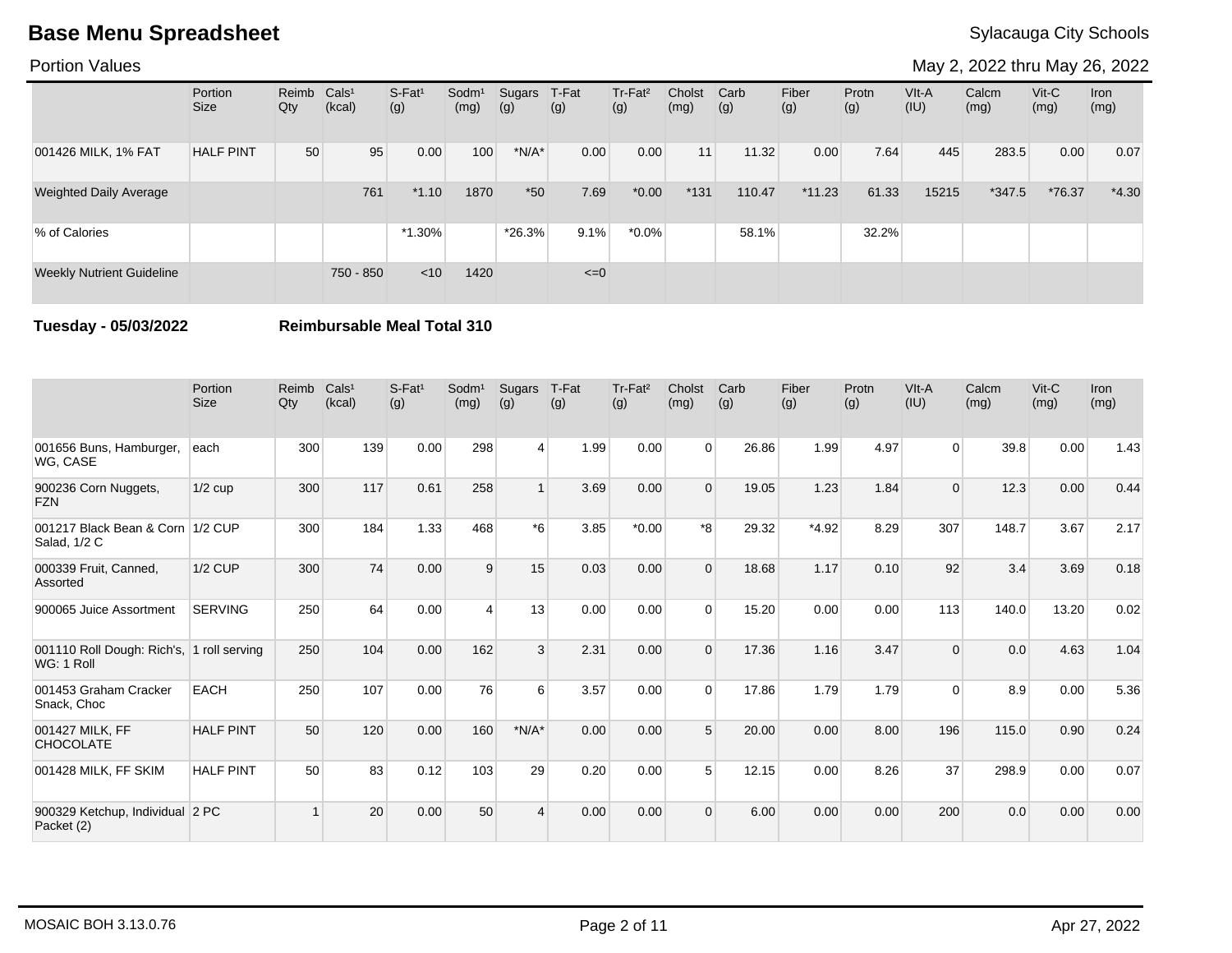Portion Values

May 2, 2022 thru May 26, 2022

|                                       | Portion<br><b>Size</b> | Reimb Cals <sup>1</sup><br>Qty | (kcal)    | $S-Fat1$<br>(g) | Sodm <sup>1</sup><br>(mg) | Sugars<br>(g) | T-Fat<br>(g) | Tr-Fat <sup>2</sup><br>(g) | Cholst<br>(mg) | Carb<br>(g) | Fiber<br>(g) | Protn<br>(g) | VIt-A<br>(IU) | Calcm<br>(mg) | $V$ it-C<br>(mg) | Iron<br>(mg) |
|---------------------------------------|------------------------|--------------------------------|-----------|-----------------|---------------------------|---------------|--------------|----------------------------|----------------|-------------|--------------|--------------|---------------|---------------|------------------|--------------|
| 001140 Carrots, Baby,<br>RAW, 1/2 Cup | 1/2 CUP                |                                | 26        | 0.02            | 59                        | 4             | 0.10         | 0.00                       | $\Omega$       | 6.23        | 2.19         | 0.48         | 10425         | 24.2          | 1.97             | 0.67         |
| <b>Weighted Daily Average</b>         |                        |                                | 752       | 1.91            | 1238                      | $*48$         | 14.02        | $*0.00*$                   | $*9$           | 136.76      | $*11.39$     | 21.58        | 548           | 384.5         | 21.66            | 9.32         |
| % of Calories                         |                        |                                |           | 2.29%           |                           | *25.5%        | 16.8%        | $*0.0\%$                   |                | 72.7%       |              | 11.5%        |               |               |                  |              |
| <b>Weekly Nutrient Guideline</b>      |                        |                                | 750 - 850 | $<$ 10          | 1420                      |               | $\leq=0$     |                            |                |             |              |              |               |               |                  |              |

**Wednesday - 05/04/2022 Reimbursable Meal Total 400**

|                                                         | Portion<br><b>Size</b> | Reimb<br>Qty | Cals <sup>1</sup><br>(kcal) | S-Fat <sup>1</sup><br>(g) | Sodm <sup>1</sup><br>(mg) | Sugars<br>(g)  | T-Fat<br>(g) | Tr-Fat <sup>2</sup><br>(g) | Cholst<br>(mg) | Carb<br>(g) | Fiber<br>(g) | Protn<br>(g) | VIt-A<br>(IU) | Calcm<br>(mg) | $V$ it- $C$<br>(mg) | <b>Iron</b><br>(mg) |
|---------------------------------------------------------|------------------------|--------------|-----------------------------|---------------------------|---------------------------|----------------|--------------|----------------------------|----------------|-------------|--------------|--------------|---------------|---------------|---------------------|---------------------|
| 990110 Hot Pocket,<br>Pepperoni                         | 4.46 oz                | 400          | 300                         | 5.00                      | 680                       | $\overline{4}$ | 11.00        | 0.00                       | 40             | 32.00       | 3.00         | 18.00        | 400           | 250.0         | 0.00                | 2.70                |
| 900083 Peas,<br>Green:Canned 1/2 C                      | <b>1/2 CUP</b>         | 100          | 123                         | 0.28                      | 187                       | 5              | 1.27         | 0.00                       | $\Omega$       | 20.90       | 7.80         | 5.21         | 546           | 26.3          | 0.00                | 1.88                |
| 990310 VEGGIE SALAD                                     | <b>1/2 CUP</b>         | 400          | 33                          | 0.02                      | 170                       | $\overline{4}$ | 0.12         | 0.00                       | $\Omega$       | 8.31        | 1.85         | 0.54         | 7845          | 42.3          | 2.43                | 0.57                |
| 001556 Dressings,<br>Assorted: Singles                  | <b>SERVINGS</b>        | 400          | 107                         | 1.17                      | 333                       | $\overline{7}$ | 7.67         | 0.00                       | $5^{\circ}$    | 8.67        | 0.33         | 0.00         | 13            | 0.0           | $*0.00$             | 0.00                |
| 001110 Roll Dough: Rich's, 1 roll serving<br>WG: 1 Roll |                        | 400          | 104                         | 0.00                      | 162                       | 3              | 2.31         | 0.00                       | $\Omega$       | 17.36       | 1.16         | 3.47         | 0             | 0.0           | 4.63                | 1.04                |
| 001355 Cheese Shredded:<br>RF, 1oz                      | 10Z                    | 200          | 110                         | 5.00                      | 180                       | $*N/A*$        | 9.00         | 0.00                       | 30             | 0.00        | 0.00         | 7.00         | 300           | 200.0         | 0.00                | 0.00                |
| 900065 Juice Assortment                                 | <b>SERVING</b>         | 350          | 64                          | 0.00                      | $\Delta$                  | 13             | 0.00         | 0.00                       | $\Omega$       | 15.20       | 0.00         | 0.00         | 113           | 140.0         | 13.20               | 0.02                |
| 000339 Fruit, Canned,<br>Assorted                       | <b>1/2 CUP</b>         | 200          | 74                          | 0.00                      | 9                         | 15             | 0.03         | 0.00                       | $\Omega$       | 18.68       | 1.17         | 0.10         | 92            | 3.4           | 3.69                | 0.18                |
| 001427 MILK, FF<br><b>CHOCOLATE</b>                     | <b>HALF PINT</b>       | 100          | 120                         | 0.00                      | 160                       | $*N/A*$        | 0.00         | 0.00                       | 5              | 20.00       | 0.00         | 8.00         | 196           | 115.0         | 0.90                | 0.24                |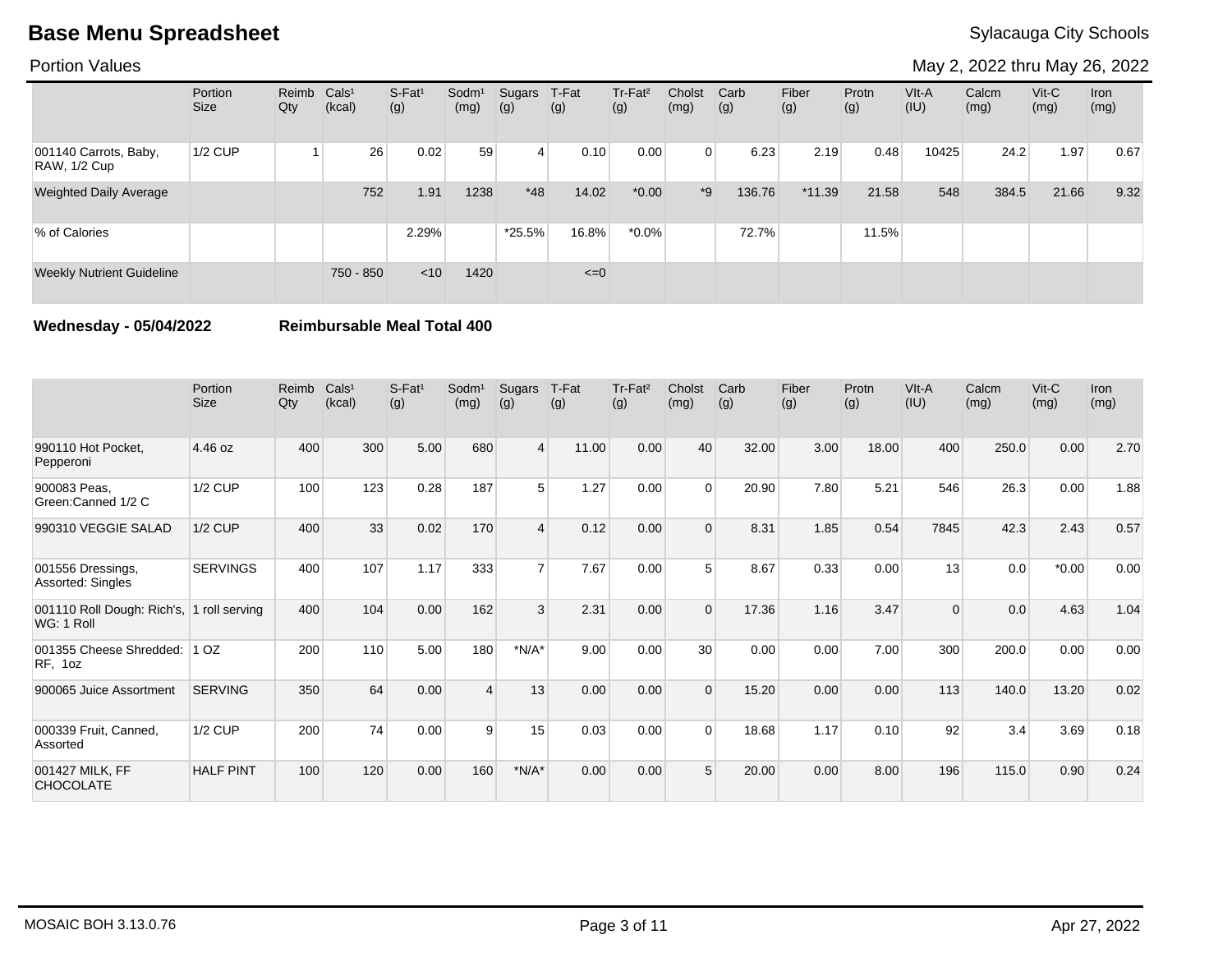Portion Values

May 2, 2022 thru May 26, 2022

|                                  | Portion<br><b>Size</b> | Reimb<br>Qty | Cals <sup>1</sup><br>(kcal) | $S-Fat1$<br>(g) | Sodm <sup>1</sup><br>(mg) | Sugars<br>(g) | T-Fat<br>(g) | Tr-Fat <sup>2</sup><br>(g) | Cholst<br>(mg) | Carb<br>(g) | Fiber<br>(g) | Protn<br>(g) | VIt-A<br>(IU) | Calcm<br>(mg) | $V$ it-C<br>(mg) | Iron<br>(mg) |
|----------------------------------|------------------------|--------------|-----------------------------|-----------------|---------------------------|---------------|--------------|----------------------------|----------------|-------------|--------------|--------------|---------------|---------------|------------------|--------------|
| 001428 MILK, FF SKIM             | <b>HALF PINT</b>       | 50           | 83                          | 0.12            | 103                       | 29            | 0.20         | 0.00                       | 5 <sup>1</sup> | 12.15       | 0.00         | 8.26         | 37            | 298.9         | 0.00             | 0.07         |
| <b>Weighted Daily Average</b>    |                        |              | 763                         | 8.77            | 1543                      | $*42$         | 25.96        | 0.00                       | 62             | 100.72      | 8.88         | 29.89        | 8743          | 589.2         | $*20.68$         | 4.96         |
| % of Calories                    |                        |              |                             | 10.34%          |                           | $*22.0\%$     | 30.6%        | 0.0%                       |                | 52.8%       |              | 15.7%        |               |               |                  |              |
| <b>Weekly Nutrient Guideline</b> |                        |              | 750 - 850                   | $<$ 10          | 1420                      |               | $\leq=0$     |                            |                |             |              |              |               |               |                  |              |

**Thursday - 05/05/2022 Reimbursable Meal Total 325**

|                                                         | Portion<br><b>Size</b> | Reimb<br>Qty | Cals <sup>1</sup><br>(kcal) | S-Fat <sup>1</sup><br>(g) | Sodm <sup>1</sup><br>(mg) | Sugars<br>(g)    | T-Fat<br>(g) | Tr-Fat <sup>2</sup><br>(g) | Cholst<br>(mg) | Carb<br>(g) | Fiber<br>(g) | Protn<br>(g) | VIt-A<br>(IU) | Calcm<br>(mg) | $V$ it-C<br>(mg) | <b>Iron</b><br>(mg) |
|---------------------------------------------------------|------------------------|--------------|-----------------------------|---------------------------|---------------------------|------------------|--------------|----------------------------|----------------|-------------|--------------|--------------|---------------|---------------|------------------|---------------------|
| 001449 Beef Patty<br><b>Breaded</b>                     | <b>SERVINGS</b>        | 400          | 329                         | 9.10                      | 384                       | $\overline{0}$   | 23.40        | 0.00                       | 53             | 14.80       | 1.60         | 14.50        | 750           | 260.0         | 0.00             | 3.78                |
| 001679 Beans, Green,<br>Seasoned 1/2 cup                | <b>1/2 CUP</b>         | 400          | 38                          | 0.88                      | 217                       | $*$ $\cap$       | 2.25         | 0.00                       | $\Omega$       | 3.96        | $*1.89$      | 0.07         | $*90$         | $*2.4$        | $*0.07$          | $*0.13$             |
| 001403 Romaine Salad<br>w/extras: 1 cup                 | 1 CUP                  | 200          | 10                          | 0.01                      | 15                        | $*$ <sup>0</sup> | 0.10         | 0.00                       | $\Omega$       | 1.81        | 0.80         | 0.82         | 3944          | 21.0          | 10.09            | 0.52                |
| 001556 Dressings,<br>Assorted: Singles                  | <b>SERVINGS</b>        | 200          | 107                         | 1.17                      | 333                       | $\overline{7}$   | 7.67         | 0.00                       | $5^{\circ}$    | 8.67        | 0.33         | 0.00         | 13            | 0.0           | $*0.00$          | 0.00                |
| 001110 Roll Dough: Rich's, 1 roll serving<br>WG: 1 Roll |                        | 300          | 104                         | 0.00                      | 162                       | 3                | 2.31         | 0.00                       | $\Omega$       | 17.36       | 1.16         | 3.47         | $\Omega$      | 0.0           | 4.63             | 1.04                |
| 900065 Juice Assortment                                 | <b>SERVING</b>         | 350          | 64                          | 0.00                      |                           | 13               | 0.00         | 0.00                       | $\Omega$       | 15.20       | 0.00         | 0.00         | 113           | 140.0         | 13.20            | 0.02                |
| 000339 Fruit, Canned,<br>Assorted                       | <b>1/2 CUP</b>         | 200          | 74                          | 0.00                      | 9                         | 15               | 0.03         | 0.00                       | $\Omega$       | 18.68       | 1.17         | 0.10         | 92            | 3.4           | 3.69             | 0.18                |
| 001427 MILK, FF<br><b>CHOCOLATE</b>                     | <b>HALF PINT</b>       | 100          | 120                         | 0.00                      | 160                       | $*N/A*$          | 0.00         | 0.00                       | 5              | 20.00       | 0.00         | 8.00         | 196           | 115.0         | 0.90             | 0.24                |
| 001428 MILK, FF SKIM                                    | <b>HALF PINT</b>       | 50           | 83                          | 0.12                      | 103                       | 29               | 0.20         | 0.00                       | 5              | 12.15       | 0.00         | 8.26         | 37            | 298.9         | 0.00             | 0.07                |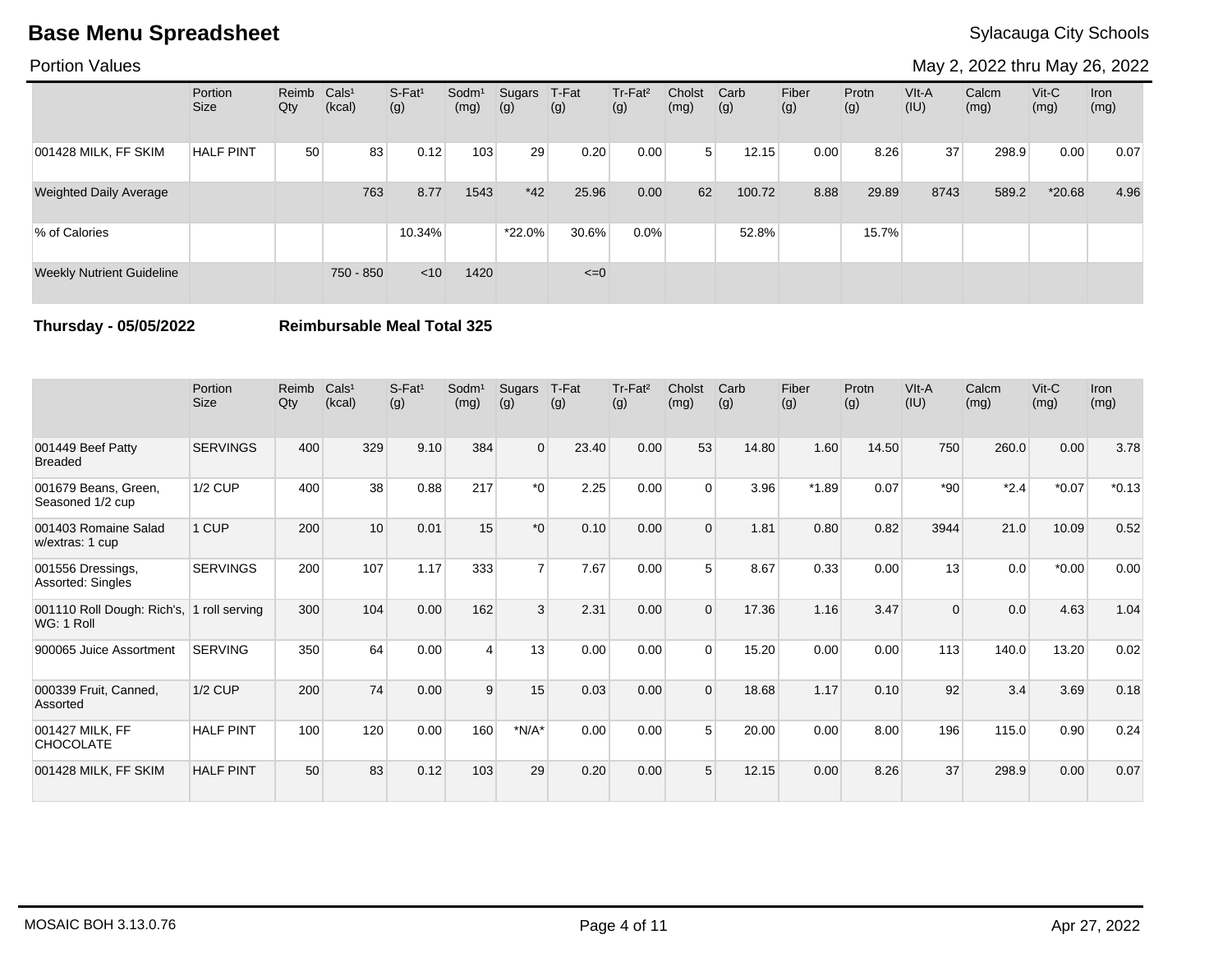Portion Values

May 2, 2022 thru May 26, 2022

|                                      | Portion<br>Size | Reimb<br>Qty | Cals <sup>1</sup><br>(kcal) | S-Fat <sup>1</sup><br>(g) | Sodm <sup>1</sup><br>(mg) | Sugars<br>(g)  | T-Fat<br>(g) | Tr-Fat <sup>2</sup><br>(g) | Cholst<br>(mg) | Carb<br>(g) | Fiber<br>(g) | Protn<br>(g) | VIt-A<br>(IU) | Calcm<br>(mg) | $V$ it-C<br>(mg) | Iron<br>(mg) |
|--------------------------------------|-----------------|--------------|-----------------------------|---------------------------|---------------------------|----------------|--------------|----------------------------|----------------|-------------|--------------|--------------|---------------|---------------|------------------|--------------|
| 001453 Graham Cracker<br>Snack, Choc | <b>EACH</b>     |              | 107                         | 0.00                      | 76                        | 6 <sup>1</sup> | 3.57         | 0.00                       | $\Omega$       | 17.86       | 1.79         | 1.79         | 0             | 8.9           | 0.00             | 5.36         |
| <b>Weighted Daily Average</b>        |                 |              | 783                         | 13.03                     | 1178                      | $*36$          | 38.55        | 0.00                       | 71             | 81.51       | $*6.79$      | 25.44        | $*3713$       | $*570.1$      | $*27.34$         | $*6.33$      |
| % of Calories                        |                 |              |                             | 14.98%                    |                           | $*18.4%$       | 44.3%        | 0.0%                       |                | 41.6%       |              | 13.0%        |               |               |                  |              |
| <b>Weekly Nutrient Guideline</b>     |                 |              | 750 - 850                   | $<$ 10                    | 1420                      |                | $\leq=0$     |                            |                |             |              |              |               |               |                  |              |

**Friday - 05/06/2022 Reimbursable Meal Total 225**

|                                                | Portion<br><b>Size</b> | Reimb<br>Qty | Cals <sup>1</sup><br>(kcal) | $S-Fat1$<br>(g) | Sodm <sup>1</sup><br>(mg) | Sugars<br>(g) | T-Fat<br>(g) | Tr-Fat <sup>2</sup><br>(g) | Cholst<br>(mg) | Carb<br>(g) | Fiber<br>(g) | Protn<br>(g) | VIt-A<br>(IU) | Calcm<br>(mg) | $V$ it-C<br>(mg) | <b>Iron</b><br>(mg) |
|------------------------------------------------|------------------------|--------------|-----------------------------|-----------------|---------------------------|---------------|--------------|----------------------------|----------------|-------------|--------------|--------------|---------------|---------------|------------------|---------------------|
| 000977 Barbecue Pork<br>Sandwich               | 2oz servings           | 200          | 513                         | 4.00            | 1409                      | 16            | 13.51        | 0.00                       | 53             | 68.45       | 5.52         | 31.12        | 268           | 83.6          | 1.61             | 3.73                |
| 001199 Cole Slaw, Low<br>Fat: 1/4 cup          | <b>1/4 CUP</b>         | 200          | 33                          | 0.27            | 61                        | $*1$          | 2.67         | $*0.00*$                   | 5              | 2.05        | 0.42         | 0.26         | 84            | 8.6           | 5.84             | 0.11                |
| 001410 Beans, Baked:<br>$1/2$ cup              | <b>1/2 CUP</b>         | 200          | 141                         | 0.00            | 184                       | $*7$          | 0.00         | 0.00                       | $\Omega$       | 28.37       | 7.38         | 7.38         | 223           | 84.0          | 0.09             | 2.82                |
| 900063 Carrots, Baby,<br>RAW: 1/4 Cup          | <b>1/4 CUP</b>         |              | 12                          | 0.01            | 27                        | 2             | 0.05         | 0.00                       | $\Omega$       | 2.88        | 1.01         | 0.22         | 4812          | 11.2          | 0.91             | 0.31                |
| 000339 Fruit, Canned,<br>Assorted              | <b>1/2 CUP</b>         | 100          | 74                          | 0.00            | 9                         | 15            | 0.03         | 0.00                       | $\Omega$       | 18.68       | 1.17         | 0.10         | 92            | 3.4           | 3.69             | 0.18                |
| 900065 Juice Assortment                        | <b>SERVING</b>         | 275          | 64                          | 0.00            |                           | 13            | 0.00         | 0.00                       | $\Omega$       | 15.20       | 0.00         | 0.00         | 113           | 140.0         | 13.20            | 0.02                |
| 990083 Ketchup: Individual EACH<br>Packet (1)  |                        | 100          | 10                          | 0.00            | 25                        | 2             | 0.00         | 0.00                       | $\Omega$       | 3.00        | 0.00         | 0.00         | 100           | 0.0           | 0.00             | 0.00                |
| 000650 Mustard: Individual PC packet<br>Packet |                        | 100          | $\Omega$                    | 0.00            | 70                        | $\Omega$      | 0.00         | 0.00                       | $\Omega$       | 1.00        | 0.00         | 0.00         | 0             | 0.0           | 0.00             | 0.00                |
| 001427 MILK, FF<br><b>CHOCOLATE</b>            | <b>HALF PINT</b>       | 50           | 120                         | 0.00            | 160                       | $*N/A*$       | 0.00         | 0.00                       | 5              | 20.00       | 0.00         | 8.00         | 196           | 115.0         | 0.90             | 0.24                |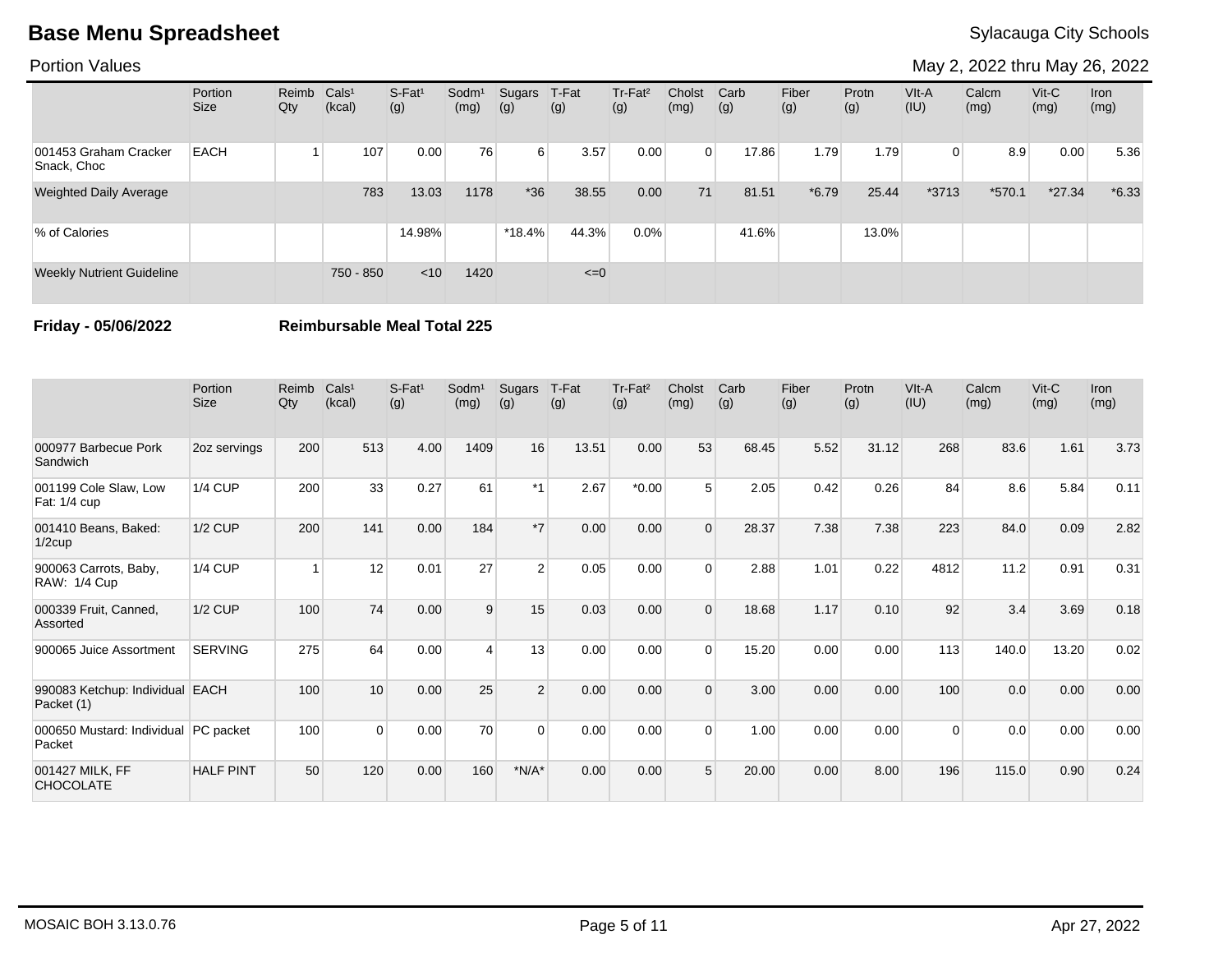Portion Values

May 2, 2022 thru May 26, 2022

|                                  | Portion<br><b>Size</b> | Reimb Cals <sup>1</sup><br>Qty | (kcal)          | $S-Fat1$<br>(g) | Sodm <sup>1</sup><br>(mg) | Sugars<br>(g) | T-Fat<br>(g) | Tr-Fat <sup>2</sup><br>(g) | Cholst<br>(mg)  | Carb<br>(g) | Fiber<br>(g) | Protn<br>(g) | $V$ lt-A<br>(IU) | Calcm<br>(mg) | $V$ it-C<br>(mg) | Iron<br>(mg) |
|----------------------------------|------------------------|--------------------------------|-----------------|-----------------|---------------------------|---------------|--------------|----------------------------|-----------------|-------------|--------------|--------------|------------------|---------------|------------------|--------------|
| 001426 MILK, 1% FAT              | <b>HALF PINT</b>       | 25                             | 95 <sub>1</sub> | 0.00            | 100                       | $*N/A*$       | 0.00         | 0.00                       | 11 <sub>1</sub> | 11.32       | 0.00         | 7.64         | 445              | 283.5         | 0.00             | 0.07         |
| <b>Weighted Daily Average</b>    |                        |                                | 763             | 3.79            | 1569                      | $*45$         | 14.39        | $*0.00$                    | 54              | 122.25      | 12.36        | 37.12        | 848              | 386.3         | 24.68            | 6.09         |
| % of Calories                    |                        |                                |                 | 4.47%           |                           | $*23.6\%$     | 17.0%        | $*0.0\%$                   |                 | 64.1%       |              | 19.5%        |                  |               |                  |              |
| <b>Weekly Nutrient Guideline</b> |                        |                                | 750 - 850       | < 10            | 1420                      |               | $\leq=0$     |                            |                 |             |              |              |                  |               |                  |              |

**Monday - 05/09/2022 Reimbursable Meal Total 250**

|                                          | Portion<br><b>Size</b> | Reimb<br>Qty | Cals <sup>1</sup><br>(kcal) | $S-Fat1$<br>(g) | Sodm <sup>1</sup><br>(mg) | Sugars<br>(g) | T-Fat<br>(g) | Tr-Fat <sup>2</sup><br>(g) | Cholst<br>(mg) | Carb<br>(g) | Fiber<br>(g) | Protn<br>(g) | VIt-A<br>(IU) | Calcm<br>(mg) | $Vit-C$<br>(mg) | <b>Iron</b><br>(mg) |
|------------------------------------------|------------------------|--------------|-----------------------------|-----------------|---------------------------|---------------|--------------|----------------------------|----------------|-------------|--------------|--------------|---------------|---------------|-----------------|---------------------|
| 001017 Cheese Stix (2)                   | Serving                | 310          | 300                         | 4.00            | 740                       | 6             | 12.00        | 0.00                       | 10             | 34.00       | 4.00         | 14.00        | 4             | 30.0          | 0.00            | 12.00               |
| 001562 Spaghetti Sauce<br>$1/8$ cup      | <b>1/8 CUP</b>         | 300          | 17                          | 0.00            | 134                       | 2             | 0.14         | 0.00                       | $\Omega$       | 3.51        | 0.55         | 0.57         | 199           | 6.4           | 2.92            | 0.62                |
| 001493 Corn, Canned,<br>WK, 1/2 cup      | $1/2$ CUP              | 300          | 116                         | $*0.00$         | 181                       | 5             | 1.29         | $*0.00$                    | $*$ $\Omega$   | 23.26       | $*2.61$      | 3.88         | 89            | $*0.5$        | $*0.02$         | $*0.50$             |
| 001439 Romaine Lettuce:<br>1 cup         | 1 CUP                  | 300          | 18                          | 0.02            | 34                        | $\Omega$      | 0.18         | 0.00                       | $\Omega$       | 3.37        | 1.57         | 1.64         | 8957          | 43.5          | 21.77           | 1.04                |
| 001458 Cucumbers, RAW:<br>$1/8$ cup      | 1/8 CUP                | 300          | 2                           | 0.00            | $\Omega$                  | $\Omega$      | 0.03         | 0.00                       | $\Omega$       | 0.41        | 0.13         | 0.11         | 14            | 2.6           | 0.60            | 0.04                |
| 000409 Tomatoes (fresh)<br>1/2 C. Sliced | 1/2c                   |              | 20                          | 0.03            | 6                         | 3             | 0.23         | 0.00                       | $\Omega$       | 4.41        | 1.36         | 1.00         | 945           | 11.3          | 15.54           | 0.31                |
| 900108 Peppers, Red<br><b>Strips</b>     | 2 <sub>OZ</sub>        | 300          | 9                           | 0.00            | 52                        | $*N/A*$       | 0.00         | 0.00                       | $\Omega$       | 1.89        | 0.94         | 0.47         | 95            | 7.6           | 14.66           | 0.14                |
| 001187 Ranch Dressing,<br>RC, Single Ser | 12gm                   | 300          | 10                          | 0.00            | 125                       |               | 0.00         | 0.00                       | $\Omega$       | 3.00        | 0.00         | 0.00         | 5             | 20.0          | 0.00            | 0.00                |
| 900065 Juice Assortment                  | <b>SERVING</b>         | 150          | 64                          | 0.00            | $\Delta$                  | 13            | 0.00         | 0.00                       | $\Omega$       | 15.20       | 0.00         | 0.00         | 113           | 140.0         | 13.20           | 0.02                |
| 000339 Fruit, Canned,<br>Assorted        | 1/2 CUP                | 300          | 74                          | 0.00            | 9                         | 15            | 0.03         | 0.00                       | $\Omega$       | 18.68       | 1.17         | 0.10         | 92            | 3.4           | 3.69            | 0.18                |
| 001427 MILK, FF<br><b>CHOCOLATE</b>      | <b>HALF PINT</b>       | 50           | 120                         | 0.00            | 160                       | $*N/A*$       | 0.00         | 0.00                       | 5              | 20.00       | 0.00         | 8.00         | 196           | 115.0         | 0.90            | 0.24                |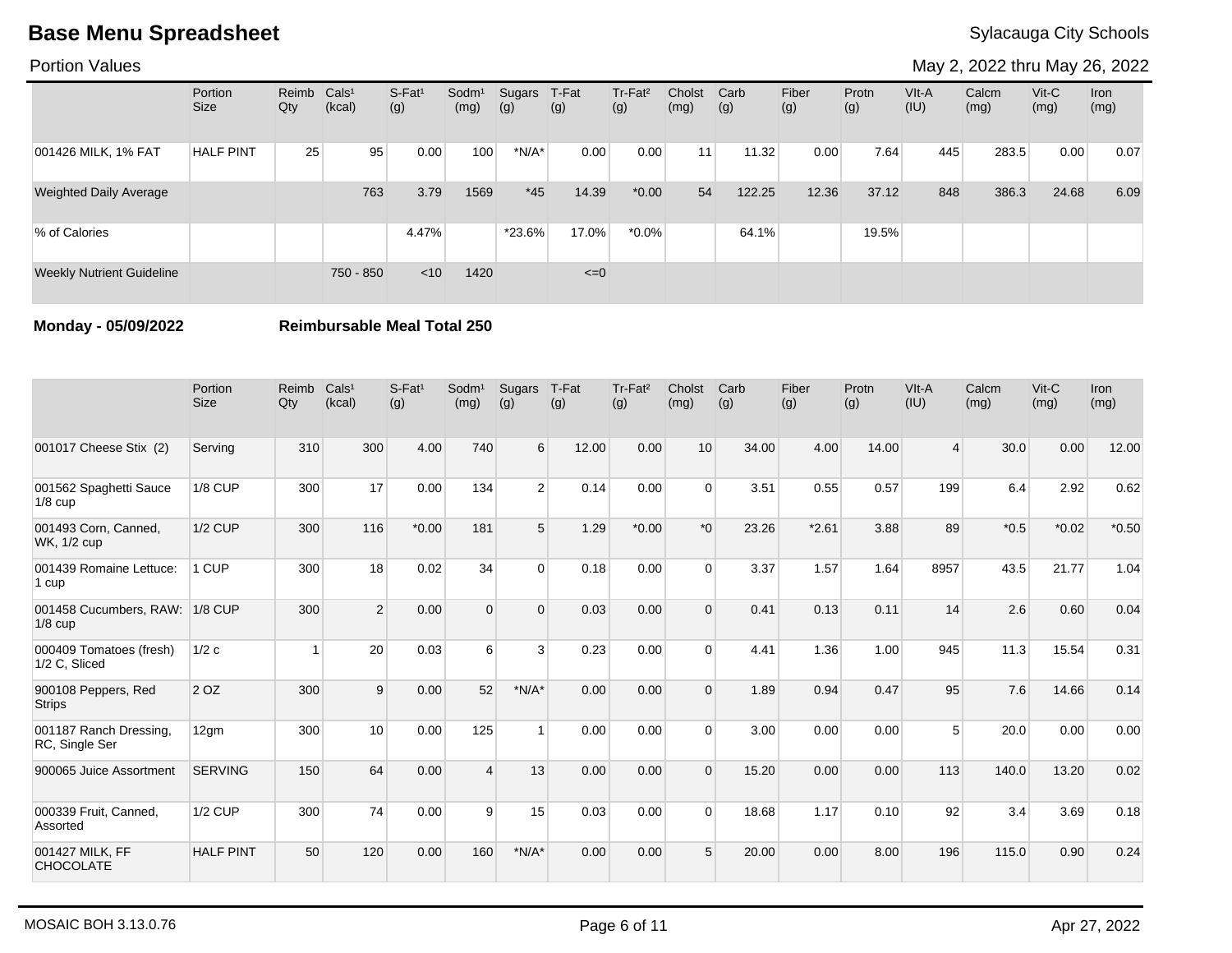Portion Values

May 2, 2022 thru May 26, 2022

|                                  | Portion<br><b>Size</b> | Reimb<br>Qty | Cals <sup>1</sup><br>(kcal) | $S-Fat1$<br>(g) | Sodm <sup>1</sup><br>(mg) | Sugars<br>(g) | T-Fat<br>(g) | Tr-Fat <sup>2</sup><br>(g) | Cholst<br>(mg) | Carb<br>(g) | Fiber<br>(g) | Protn<br>(g) | VIt-A<br>(IU) | Calcm<br>(mg) | $V$ it-C<br>(mg) | Iron<br>(mg) |
|----------------------------------|------------------------|--------------|-----------------------------|-----------------|---------------------------|---------------|--------------|----------------------------|----------------|-------------|--------------|--------------|---------------|---------------|------------------|--------------|
| 001426 MILK, 1% FAT              | <b>HALF PINT</b>       | 50           | 95                          | 0.00            | 100                       | $*N/A*$       | 0.00         | 0.00                       | 11             | 11.32       | 0.00         | 7.64         | 445           | 283.5         | 0.00             | 0.07         |
| <b>Weighted Daily Average</b>    |                        |              | 751                         | $*5.00$         | 1614                      | $*43$         | 16.88        | $*0.00$                    | $*16$          | 122.50      | $*13.33$     | 28.62        | 11545         | $*301.7$      | $*60.56$         | $*17.98$     |
| % of Calories                    |                        |              |                             | $*5.99\%$       |                           | $*22.9%$      | 20.2%        | $*0.0\%$                   |                | 65.2%       |              | 15.2%        |               |               |                  |              |
| <b>Weekly Nutrient Guideline</b> |                        |              | 750 - 850                   | $<$ 10          | 1420                      |               | $\leq=0$     |                            |                |             |              |              |               |               |                  |              |

**Tuesday - 05/10/2022 Reimbursable Meal Total 217**

|                                                         | Portion<br><b>Size</b> | Reimb<br>$Q$ ty | Cals <sup>1</sup><br>(kcal) | $S-Fat1$<br>(g) | Sodm <sup>1</sup><br>(mg) | Sugars<br>(g)           | T-Fat<br>(g) | Tr-Fat <sup>2</sup><br>(g) | Cholst<br>(mg) | Carb<br>(g) | Fiber<br>(g) | Protn<br>(g) | VIt-A<br>(IU) | Calcm<br>(mg) | Vit-C<br>(mg) | Iron<br>(mg) |
|---------------------------------------------------------|------------------------|-----------------|-----------------------------|-----------------|---------------------------|-------------------------|--------------|----------------------------|----------------|-------------|--------------|--------------|---------------|---------------|---------------|--------------|
| 990313 CALZONE.<br><b>CHICKEN ENCHILADA</b><br>(OSBORN) | each                   | 400             | 6                           | 0.10            | 14                        | $\Omega$                | 0.23         | 0.00                       |                | 0.67        | 0.06         | 0.40         | $\Omega$      | 5.6           | 0.00          | 0.04         |
| 001482 Peas,<br>Green:Canned 1/2 C                      | <b>1/2 CUP</b>         | 400             | 122                         | 0.28            | 187                       | 5                       | 1.27         | 0.00                       | $\Omega$       | 20.76       | 7.80         | 5.19         | 546           | 26.4          | 0.02          | 1.90         |
| 990310 VEGGIE SALAD                                     | $1/2$ CUP              | 200             | 33                          | 0.02            | 170                       | $\overline{\mathbf{A}}$ | 0.12         | 0.00                       | $\Omega$       | 8.31        | 1.85         | 0.54         | 7845          | 42.3          | 2.43          | 0.57         |
| 990309 BROCCOLI (1/2<br>CUP)                            | <b>1/2 CUP</b>         | 400             | 15                          | 0.01            | 15                        | $\overline{1}$          | 0.16         | 0.00                       | $\Omega$       | 2.92        | 1.14         | 1.24         | 274           | 20.7          | 39.25         | 0.32         |
| 000377 Cucumber, RAW:<br>$1/4$ cup                      | $1/4$ CUP              | 400             | 5                           | 0.00            |                           | $\overline{1}$          | 0.06         | 0.00                       | $\Omega$       | 0.82        | 0.26         | 0.22         | 27            | 5.3           | 1.21          | 0.08         |
| 001140 Carrots, Baby,<br>RAW, 1/2 Cup                   | $1/2$ CUP              | 200             | 26                          | 0.02            | 59                        | 4                       | 0.10         | 0.00                       | $\Omega$       | 6.23        | 2.19         | 0.48         | 10425         | 24.2          | 1.97          | 0.67         |
| 900066 Fruit- Fresh,<br>Frozen, Canned                  | $1/2$ cup              | 400             | 63                          | 0.02            | 6                         | $*8$                    | 0.14         | 0.00                       | $\Omega$       | 16.33       | 1.58         | 0.40         | 221           | 7.2           | 13.70         | 0.22         |
| 900065 Juice Assortment                                 | <b>SERVING</b>         | 320             | 64                          | 0.00            | $\boldsymbol{\Lambda}$    | 13                      | 0.00         | 0.00                       | $\Omega$       | 15.20       | 0.00         | 0.00         | 113           | 140.0         | 13.20         | 0.02         |
| 001427 MILK, FF<br><b>CHOCOLATE</b>                     | <b>HALF PINT</b>       | 50              | 120                         | 0.00            | 160                       | $*N/A*$                 | 0.00         | 0.00                       | 5              | 20.00       | 0.00         | 8.00         | 196           | 115.0         | 0.90          | 0.24         |
| 001426 MILK, 1% FAT                                     | <b>HALF PINT</b>       | 50              | 95                          | 0.00            | 100                       | $*N/A*$                 | 0.00         | 0.00                       | 11             | 11.32       | 0.00         | 7.64         | 445           | 283.5         | 0.00          | 0.07         |
| 001043 Animal Crackers<br><b>WG</b>                     | 1 OZ BAG               | 300             | 130                         | 0.00            | 95                        | $*N/A*$                 | 4.00         | 0.00                       | $\Omega$       | 20.00       | 1.00         | $*N/A*$      | $\Omega$      | 150.0         | 0.00          | 0.72         |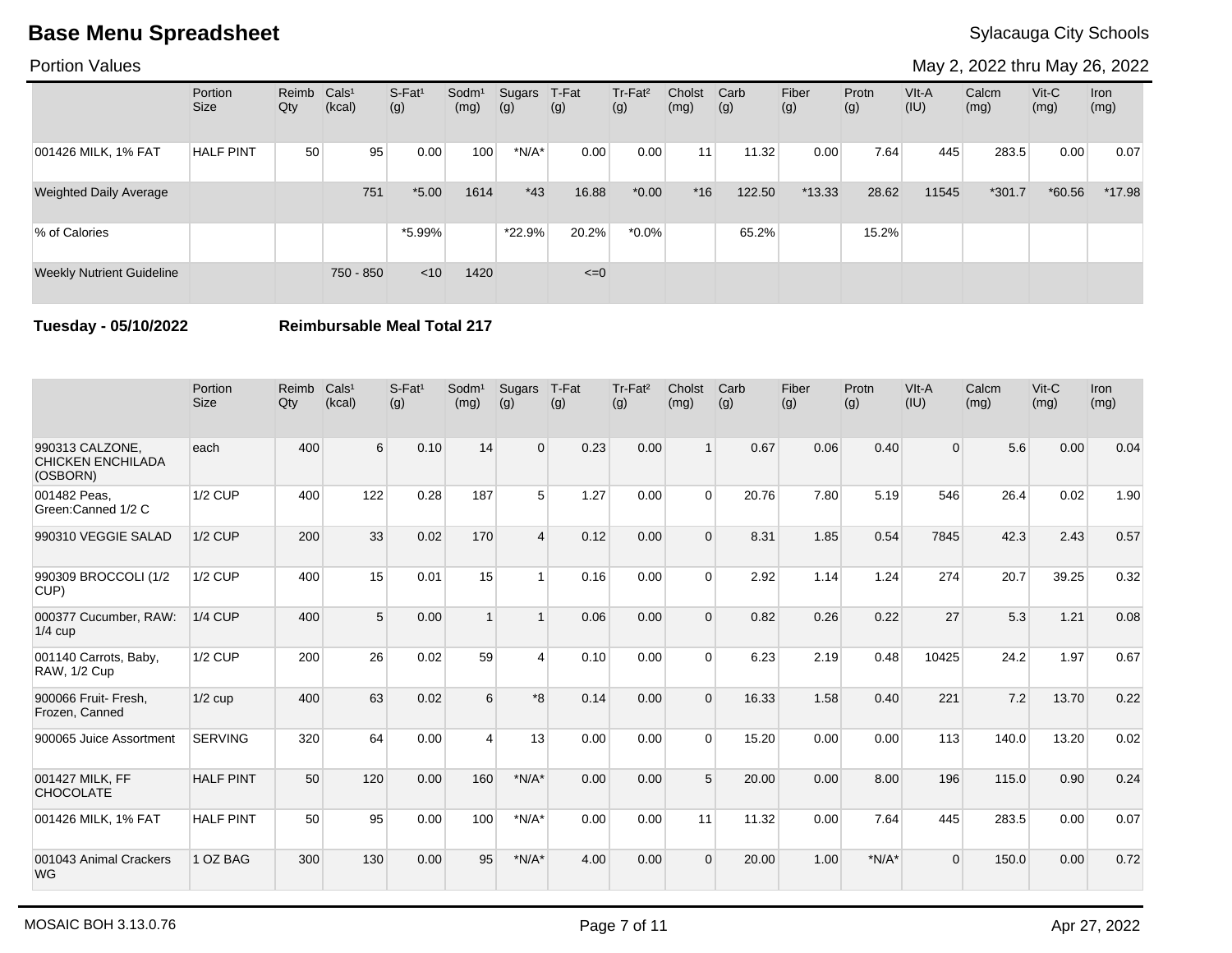Portion Values

May 2, 2022 thru May 26, 2022

|                                  | Portion<br><b>Size</b> | Reimb Cals <sup>1</sup><br>Qty | (kcal)    | S-Fat <sup>1</sup><br>(g) | Sodm <sup>1</sup><br>(mg) | Sugars<br>(g) | T-Fat<br>(g) | Tr-Fat <sup>2</sup><br>(g) | Cholst<br>(mg) | Carb<br>(g) | Fiber<br>(g) | Protn<br>(g) | VIt-A<br>(IU) | Calcm<br>(mg) | $V$ it-C<br>(mg) | <b>Iron</b><br>(mg) |
|----------------------------------|------------------------|--------------------------------|-----------|---------------------------|---------------------------|---------------|--------------|----------------------------|----------------|-------------|--------------|--------------|---------------|---------------|------------------|---------------------|
| 001420 Salsa: 1/4 cup            | 1/4 CUP                |                                | 19        | 0.00                      | 227                       | $*N/A*$       | 0.00         | 0.00                       | $\Omega$       | 3.84        | 0.00         | 0.00         | $*N/A*$       | $*N/A*$       | $*N/A*$          | $*N/A*$             |
| <b>Weighted Daily Average</b>    |                        |                                | 769       | 0.81                      | 818                       | $*55$         | 9.15         | 0.00                       | 5              | 147.18      | 25.11        | $*18.28$     | *19121        | $*687.1$      | *123.60          | $*6.97$             |
| % of Calories                    |                        |                                |           | 0.95%                     |                           | *28.6%        | 10.7%        | 0.0%                       |                | 76.6%       |              | $*9.5\%$     |               |               |                  |                     |
| <b>Weekly Nutrient Guideline</b> |                        |                                | 750 - 850 | < 10                      | 1420                      |               | $\leq=0$     |                            |                |             |              |              |               |               |                  |                     |

**Wednesday - 05/11/2022 Reimbursable Meal Total 310**

|                                              | Portion<br><b>Size</b> | Reimb<br>Qty | Cals <sup>1</sup><br>(kcal) | S-Fat <sup>1</sup><br>(g) | Sodm <sup>1</sup><br>(mg) | Sugars<br>(g) | T-Fat<br>(g) | Tr-Fat <sup>2</sup><br>(g) | Cholst<br>(mg) | Carb<br>(g) | Fiber<br>(g) | Protn<br>(g) | VIt-A<br>(IU)  | Calcm<br>(mg) | $V$ it-C<br>(mg) | <b>Iron</b><br>(mg) |
|----------------------------------------------|------------------------|--------------|-----------------------------|---------------------------|---------------------------|---------------|--------------|----------------------------|----------------|-------------|--------------|--------------|----------------|---------------|------------------|---------------------|
| 001705 Chicken Nachos<br>w/ Chips            | <b>SERVINGS</b>        | 400          | 282                         | 3.45                      | 716                       | $*_{0}$       | 14.97        | 0.00                       | $*54$          | 20.36       | 1.94         | $*17.19$     | 1 <sup>1</sup> | 9.6           | 0.00             | 0.27                |
| 001422 Beans, Pinto:1/2c<br>(w/ ham base)    | <b>1/2 CUP</b>         | 400          | 130                         | 0.00                      | 235                       | $\Omega$      | 0.00         | 0.00                       | $\Omega$       | 23.20       | 8.67         | 8.71         | $\Omega$       | 115.6         | $*1.73$          | 1.56                |
| 900066 Fruit- Fresh,<br>Frozen, Canned       | $1/2$ cup              | 100          | 63                          | 0.02                      | 6                         | $*8$          | 0.14         | 0.00                       | $\Omega$       | 16.33       | 1.58         | 0.40         | 221            | 7.2           | 13.70            | 0.22                |
| 001427 MILK, FF<br><b>CHOCOLATE</b>          | <b>HALF PINT</b>       | 50           | 120                         | 0.00                      | 160                       | $*N/A*$       | 0.00         | 0.00                       | 5              | 20.00       | 0.00         | 8.00         | 196            | 115.0         | 0.90             | 0.24                |
| 001426 MILK, 1% FAT                          | <b>HALF PINT</b>       | 50           | 95                          | 0.00                      | 100                       | $*N/A*$       | 0.00         | 0.00                       | 11             | 11.32       | 0.00         | 7.64         | 445            | 283.5         | 0.00             | 0.07                |
| 001140 Carrots, Baby,<br><b>RAW, 1/2 Cup</b> | <b>1/2 CUP</b>         |              | 26                          | 0.02                      | 59                        | 4             | 0.10         | 0.00                       | $\Omega$       | 6.23        | 2.19         | 0.48         | 10425          | 24.2          | 1.97             | 0.67                |
| 990309 BROCCOLI (1/2<br>CUP)                 | <b>1/2 CUP</b>         | 400          | 15                          | 0.01                      | 15                        |               | 0.16         | 0.00                       | $\Omega$       | 2.92        | 1.14         | 1.24         | 274            | 20.7          | 39.25            | 0.32                |
| 900065 Juice Assortment                      | <b>SERVING</b>         | 200          | 64                          | 0.00                      | Δ                         | 13            | 0.00         | 0.00                       | $\Omega$       | 15.20       | 0.00         | 0.00         | 113            | 140.0         | 13.20            | 0.02                |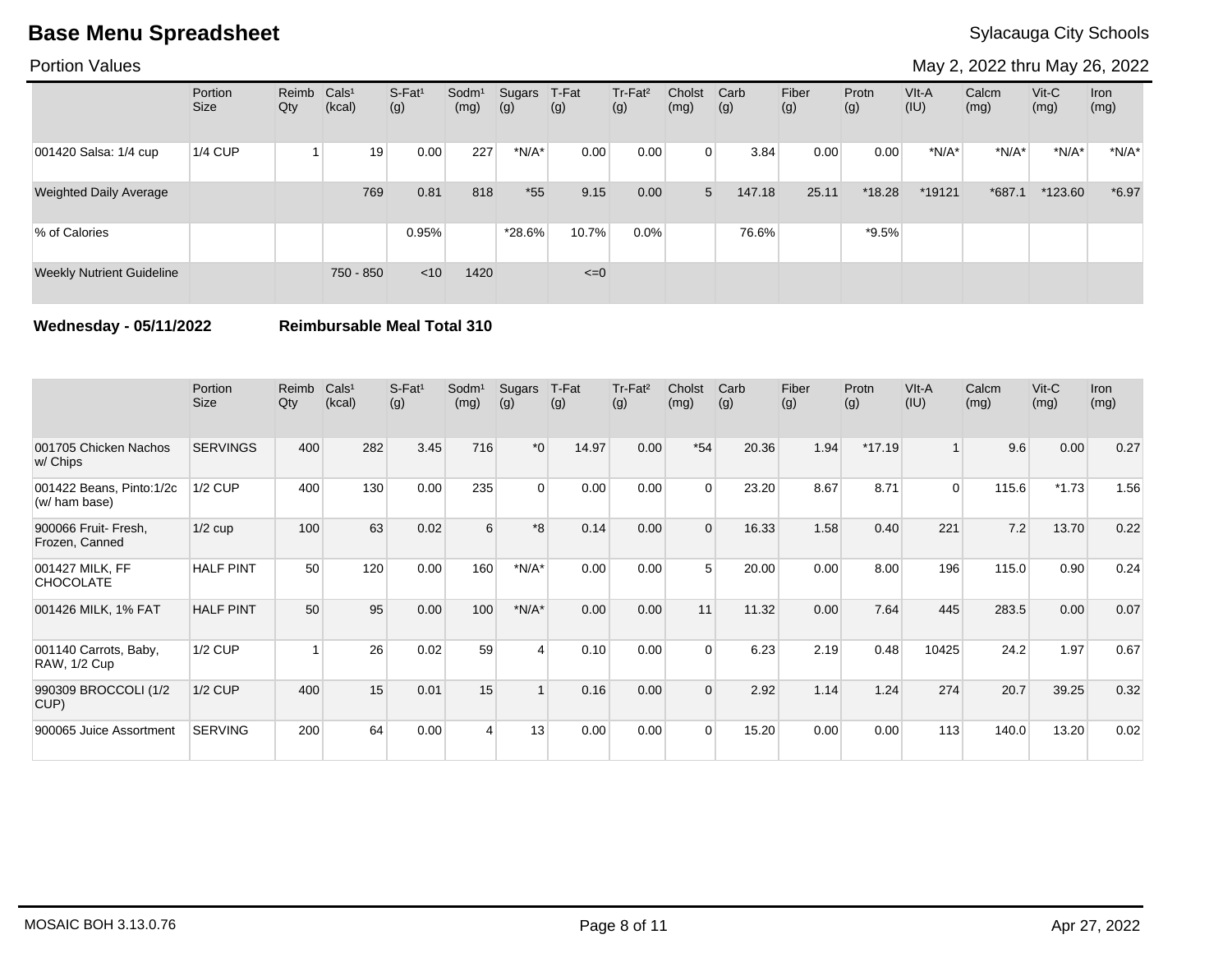Portion Values

May 2, 2022 thru May 26, 2022

|                                           | Portion<br><b>Size</b> | Reimb<br>Qty | Cals <sup>1</sup><br>(kcal) | S-Fat <sup>1</sup><br>(g) | Sodm <sup>1</sup><br>(mg) | Sugars<br>(g)  | T-Fat<br>(g) | Tr-Fat <sup>2</sup><br>(g) | Cholst<br>(mg) | Carb<br>(g) | Fiber<br>(g) | Protn<br>(g) | VIt-A<br>(IU) | Calcm<br>(mg) | $V$ it-C<br>(mg) | Iron<br>(mg) |
|-------------------------------------------|------------------------|--------------|-----------------------------|---------------------------|---------------------------|----------------|--------------|----------------------------|----------------|-------------|--------------|--------------|---------------|---------------|------------------|--------------|
| 000340 Graham Cracker<br>Snacks: Sortd WG | 1 POUCH                | 300          | 109                         | 0.17                      | 107                       | 8 <sup>1</sup> | 3.19         | 0.00                       | $\Omega$       | 19.62       | 3.26         | 1.69         | 93            | 4.6           | 1.00             | 2.45         |
| <b>Weighted Daily Average</b>             |                        |              | 754                         | 4.64                      | 1396                      | $*20$          | 22.66        | 0.00                       | $*72$          | 99.11       | 18.84        | $*39.31$     | 726           | 349.6         | $*66.93$         | 5.28         |
| % of Calories                             |                        |              |                             | 5.54%                     |                           | $*10.6\%$      | 27.0%        | 0.0%                       |                | 52.6%       |              | $*20.9%$     |               |               |                  |              |
| <b>Weekly Nutrient Guideline</b>          |                        |              | 750 - 850                   | $<$ 10                    | 1420                      |                | $\leq=0$     |                            |                |             |              |              |               |               |                  |              |

**Thursday - 05/12/2022 Reimbursable Meal Total 300**

|                                                | Portion<br><b>Size</b> | Reimb<br>Qty | Cals <sup>1</sup><br>(kcal) | S-Fat <sup>1</sup><br>(g) | Sodm <sup>1</sup><br>(mg) | Sugars<br>(g)  | T-Fat<br>(g) | Tr-Fat <sup>2</sup><br>(g) | Cholst<br>(mg)   | Carb<br>(g) | Fiber<br>(g) | Protn<br>(g) | VIt-A<br>(IU) | Calcm<br>(mg) | $V$ it-C<br>(mg) | <b>Iron</b><br>(mg) |
|------------------------------------------------|------------------------|--------------|-----------------------------|---------------------------|---------------------------|----------------|--------------|----------------------------|------------------|-------------|--------------|--------------|---------------|---------------|------------------|---------------------|
| 900377 Pizza, French<br><b>Bread PEPPERONI</b> | pizza                  | 350          | 270                         | 4.50                      | 690                       | 5 <sup>1</sup> | 9.00         | 0.00                       | 35               | 30.00       | 3.00         | 19.00        | 750           | 400.0         | 6.00             | 1.08                |
| 001493 Corn, Canned,<br>WK, 1/2 cup            | <b>1/2 CUP</b>         | 325          | 116                         | $*0.00$                   | 181                       | 5              | 1.29         | $*0.00$                    | $*$ <sup>0</sup> | 23.26       | $*2.61$      | 3.88         | 89            | $*0.5$        | $*0.02$          | $*0.50$             |
| 001439 Romaine Lettuce:<br>1 cup               | 1 CUP                  | 300          | 18                          | 0.02                      | 34                        | $\Omega$       | 0.18         | 0.00                       | $\Omega$         | 3.37        | 1.57         | 1.64         | 8957          | 43.5          | 21.77            | 1.04                |
| 001476 Tomatoes (fresh)<br>1/8 C, Sliced       | <b>1/8 CUP</b>         | 300          | 5                           | 0.01                      |                           |                | 0.06         | 0.00                       | $\Omega$         | 1.10        | 0.34         | 0.25         | 236           | 2.8           | 3.88             | 0.08                |
| 900063 Carrots, Baby,<br>RAW: 1/4 Cup          | <b>1/4 CUP</b>         | 300          | 12                          | 0.01                      | 27                        | $\mathcal{P}$  | 0.05         | 0.00                       | $\Omega$         | 2.88        | 1.01         | 0.22         | 4812          | 11.2          | 0.91             | 0.31                |
| 900064 Dressing, Ranch,<br>1oz pouch           | 1 oz.                  | 300          | 76                          | 1.42                      | 217                       | $\overline{1}$ | 7.56         | 0.00                       | 5                | 1.89        | 0.00         | 0.94         | 5             | 18.9          | 0.00             | 0.00                |
| 900065 Juice Assortment                        | <b>SERVING</b>         | 300          | 64                          | 0.00                      | $\Delta$                  | 13             | 0.00         | 0.00                       | $\Omega$         | 15.20       | 0.00         | 0.00         | 113           | 140.0         | 13.20            | 0.02                |
| 000339 Fruit, Canned,<br>Assorted              | <b>1/2 CUP</b>         | 300          | 74                          | 0.00                      | 9                         | 15             | 0.03         | 0.00                       | $\Omega$         | 18.68       | 1.17         | 0.10         | 92            | 3.4           | 3.69             | 0.18                |
| 001427 MILK, FF<br><b>CHOCOLATE</b>            | <b>HALF PINT</b>       | 100          | 120                         | 0.00                      | 160                       | $*N/A*$        | 0.00         | 0.00                       | 5                | 20.00       | 0.00         | 8.00         | 196           | 115.0         | 0.90             | 0.24                |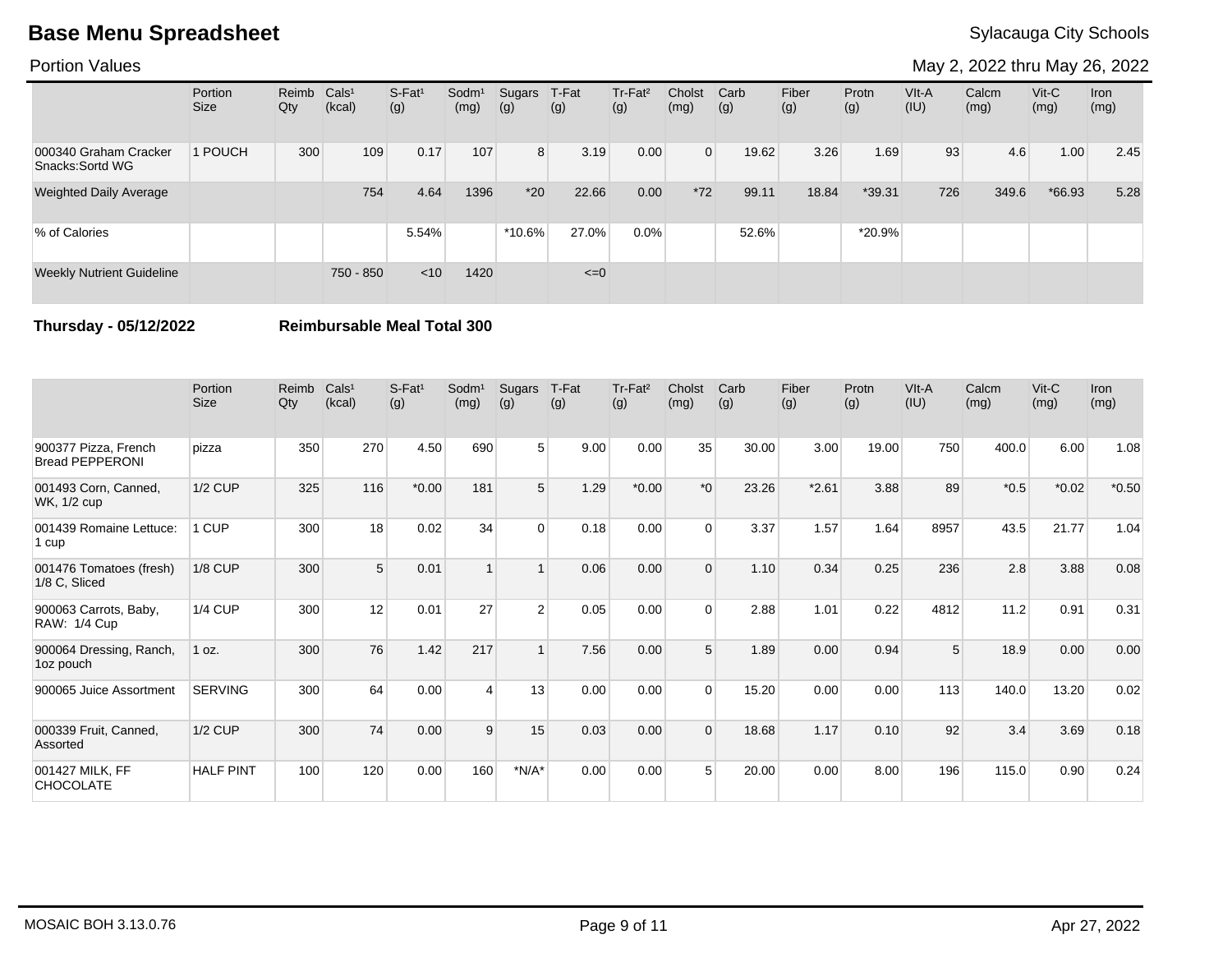Portion Values

May 2, 2022 thru May 26, 2022

|                                  | Portion<br><b>Size</b> | Reimb<br>Qty | Cals <sup>1</sup><br>(kcal) | $S-Fat1$<br>(g) | Sodm <sup>1</sup><br>(mg) | Sugars<br>(g) | T-Fat<br>(g) | Tr-Fat <sup>2</sup><br>(g) | Cholst<br>(mg) | Carb<br>(g) | Fiber<br>(g) | Protn<br>(g) | VIt-A<br>(IU) | Calcm<br>(mg) | $V$ it-C<br>(mg) | Iron<br>(mg) |
|----------------------------------|------------------------|--------------|-----------------------------|-----------------|---------------------------|---------------|--------------|----------------------------|----------------|-------------|--------------|--------------|---------------|---------------|------------------|--------------|
| 001426 MILK, 1% FAT              | <b>HALF PINT</b>       | 100          | 95                          | 0.00            | 100                       | $*N/A*$       | 0.00         | 0.00                       | 11             | 11.32       | 0.00         | 7.64         | 445           | 283.5         | 0.00             | 0.07         |
| <b>Weighted Daily Average</b>    |                        |              | 762                         | $*6.71$         | 1380                      | $*43$         | 19.77        | $*0.00$                    | $*51$          | 113.76      | $*10.42$     | 34.74        | 15399         | $*819.8$      | $*50.78$         | $*3.53$      |
| % of Calories                    |                        |              |                             | *7.93%          |                           | *22.6%        | 23.4%        | $*0.0\%$                   |                | 59.7%       |              | 18.2%        |               |               |                  |              |
| <b>Weekly Nutrient Guideline</b> |                        |              | 750 - 850                   | $<$ 10          | 1420                      |               | $\leq=0$     |                            |                |             |              |              |               |               |                  |              |

**Friday - 05/13/2022 Reimbursable Meal Total 175**

|                                              | Portion<br><b>Size</b> | Reimb<br>Qty | Cals <sup>1</sup><br>(kcal) | $S-Fat1$<br>(g) | Sodm <sup>1</sup><br>(mg) | Sugars<br>(g) | T-Fat<br>(g) | Tr-Fat <sup>2</sup><br>(g) | Cholst<br>(mg) | Carb<br>(g) | Fiber<br>(g) | Protn<br>(g) | VIt-A<br>(IU) | Calcm<br>(mg) | $V$ it- $C$<br>(mg) | <b>Iron</b><br>(mg) |
|----------------------------------------------|------------------------|--------------|-----------------------------|-----------------|---------------------------|---------------|--------------|----------------------------|----------------|-------------|--------------|--------------|---------------|---------------|---------------------|---------------------|
| 990136 Burrito                               | 5.75 OZ                |              | 279                         | 2.23            | 403                       |               | 8.06         | 0.00                       | 16             | 38.80       | 7.50         | 15.71        | 300           | 60.0          | 1.20                | 3.60                |
| 001482 Peas,<br>Green:Canned 1/2 C           | <b>1/2 CUP</b>         | 400          | 122                         | 0.28            | 187                       | 5             | 1.27         | 0.00                       | $\Omega$       | 20.76       | 7.80         | 5.19         | 546           | 26.4          | 0.02                | 1.90                |
| 900066 Fruit- Fresh,<br>Frozen, Canned       | $1/2$ cup              | 100          | 63                          | 0.02            | 6                         | $*8$          | 0.14         | 0.00                       | $\Omega$       | 16.33       | 1.58         | 0.40         | 221           | 7.2           | 13.70               | 0.22                |
| 900065 Juice Assortment                      | <b>SERVING</b>         | 200          | 64                          | 0.00            |                           | 13            | 0.00         | 0.00                       | $\Omega$       | 15.20       | 0.00         | 0.00         | 113           | 140.0         | 13.20               | 0.02                |
| 990309 BROCCOLI (1/2<br>CUP)                 | <b>1/2 CUP</b>         | 400          | 15                          | 0.01            | 15                        |               | 0.16         | 0.00                       | $\Omega$       | 2.92        | 1.14         | 1.24         | 274           | 20.7          | 39.25               | 0.32                |
| 001140 Carrots, Baby,<br><b>RAW, 1/2 Cup</b> | <b>1/2 CUP</b>         | 300          | 26                          | 0.02            | 59                        |               | 0.10         | 0.00                       | $\Omega$       | 6.23        | 2.19         | 0.48         | 10425         | 24.2          | 1.97                | 0.67                |
| 001427 MILK, FF<br><b>CHOCOLATE</b>          | <b>HALF PINT</b>       | 50           | 120                         | 0.00            | 160                       | $*N/A*$       | 0.00         | 0.00                       | 5              | 20.00       | 0.00         | 8.00         | 196           | 115.0         | 0.90                | 0.24                |
| 001426 MILK, 1% FAT                          | <b>HALF PINT</b>       | 50           | 95                          | 0.00            | 100                       | $*N/A*$       | 0.00         | 0.00                       | 11             | 11.32       | 0.00         | 7.64         | 445           | 283.5         | 0.00                | 0.07                |